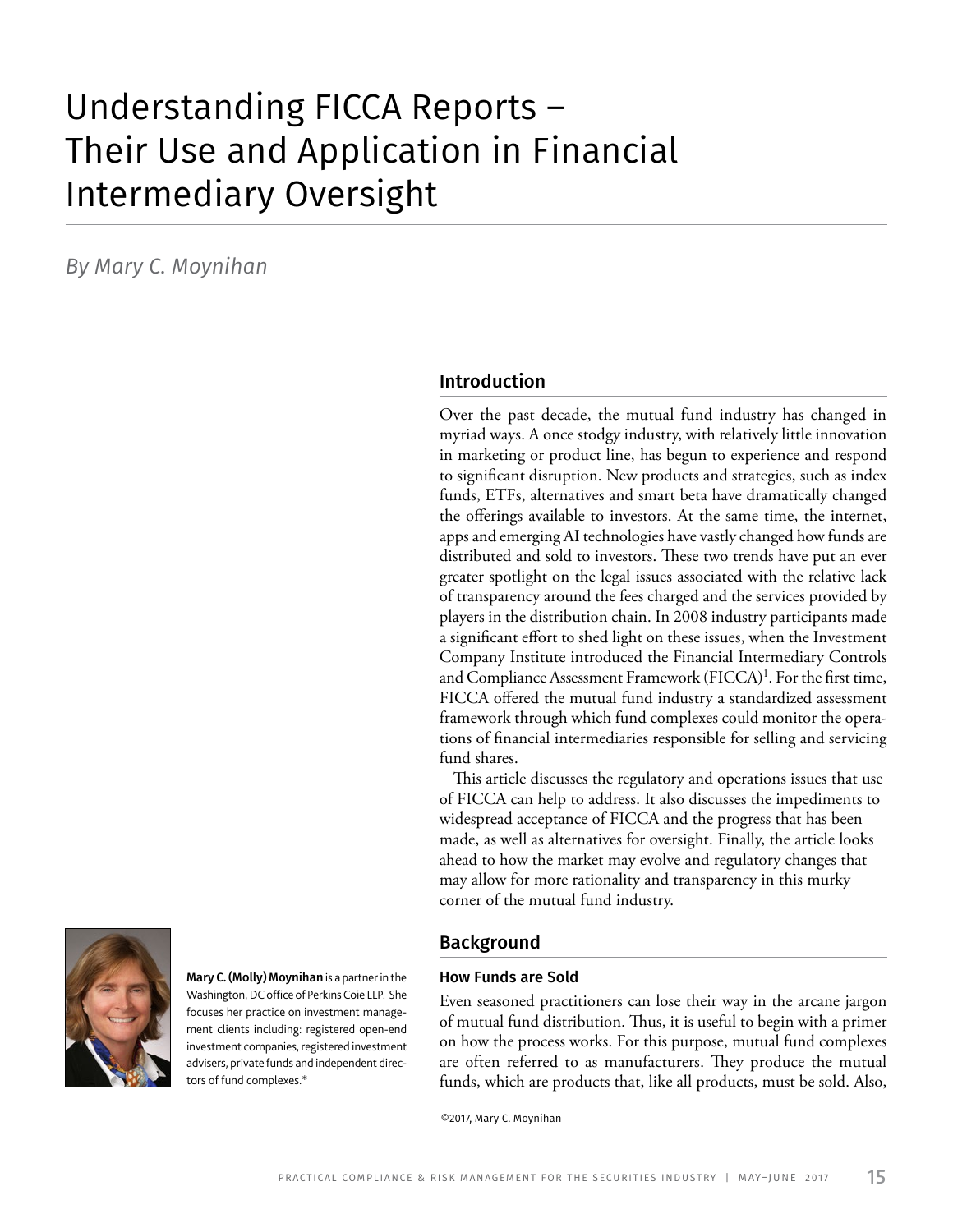like many products, mutual funds are sold through different distribution "channels." Different financial institutions and players participate in these different channels, selling to differing types of customers, who are purchasing the shares for various purposes (retirement savings, investment, college plans, etc.). The different players define the particular channels. The firms that distribute the shares through the different channels and provide services to shareholders are called financial intermediaries. There is an assumption that different investors purchasing through different types of financial intermediaries will require different sets of shareholder services from the financial intermediaries resulting in different fee structures for the different channels. This structure is why mutual funds are often referred to as "intermediated" and it also explains a common industry phrase that "mutual funds are sold, not bought."

In a simple example, an individual investor may have a relationship with a registered investment adviser (RIA). The RIA recommends mutual funds for the account of the investor. The investor will have no direct relationship with the mutual fund complex, but will have an account with the RIA holding the mutual fund shares. Account information, such as account balances and purchases and sales, as well as information for shareholders from the mutual funds owned, such as prospectuses and shareholder reports, would all be furnished to the investor through the RIA. Not unsurprisingly, this channel is referred to as the RIA channel. In another example, an investor may open an account with a large brokerdealer and make individual decisions to buy and sell mutual funds that are offered on the platform of that broker-dealer. Mutual fund complexes vie to have their funds included on the platform. This channel is referred to as the supermarket channel, because the various fund offerings available on the platform resemble products in a supermarket.<sup>2</sup> The table below shows the principle channels through which mutual fund shares are distributed.

#### Regulatory Issues

While distribution and shareholding modalities have changed dramatically over the past 20 years, the laws that govern them have remained largely unchanged,<sup>3</sup> although various guidance has been offered on the topic by the U.S. Securities and Exchange Commission ("SEC").<sup>4</sup> The regulatory system is based on an older sales model, in which individual investors purchased shares directly from the mutual fund. As discussed below, full compliance with these rules can be challenging, given the lack of transparency in the distribution channels. It is this problem that FICCA is designed to address.

On the "manufacturing" or mutual fund side of the equation, the players have stayed largely the same as they were in 1940. An investment adviser sponsors the formation of a mutual fund and provides investment advisory services to the fund for a fee. The funds themselves are series of a trust or corporation which has a board of trustees or directors. Under the Investment Company Act of 1940, as amended ("1940 Act"), the board is charged with a variety of oversight

| <b>TABLE 1. DISTRIBUTION CHANNELS</b>                |                                                                                                                                                                                                                                                                                                                                                                |
|------------------------------------------------------|----------------------------------------------------------------------------------------------------------------------------------------------------------------------------------------------------------------------------------------------------------------------------------------------------------------------------------------------------------------|
| Broker/Dealer                                        | These are typically firms (including wire houses) that distribute through commission-<br>based brokerage or banks, fee-based advisors and retail self-directed assets.                                                                                                                                                                                         |
| Supermarket/Registered Investment Adviser (RIA)      | These are platforms that provide multiple fund choice options from multiple fund<br>families. The platforms may be either NTF, meaning no transaction fee is charged,<br>or TF, meaning a transaction fee is charged. It includes RIAs, i.e., independent,<br>typically fee-only advisors, who primarily access mutual funds through<br>supermarket platforms. |
| Insurance                                            | This involves insurance companies that offer variable insurance products, for which<br>mutual funds are the underlying investments.                                                                                                                                                                                                                            |
| Retirement/Record-keepers/Third-Party Administrators | This channel is for employee-sponsored retirement plans and applies to the<br>record-keepers and third-party administrators who service the plans. Also includes<br>IRA rollovers.                                                                                                                                                                             |
| Bank                                                 | This channel is for retail/branch banking customers, trust companies and private<br>wealth accounts.                                                                                                                                                                                                                                                           |
| Direct                                               | This channel comprises direct sales by the mutual fund to its shareholder and is<br>fully disintermediated.                                                                                                                                                                                                                                                    |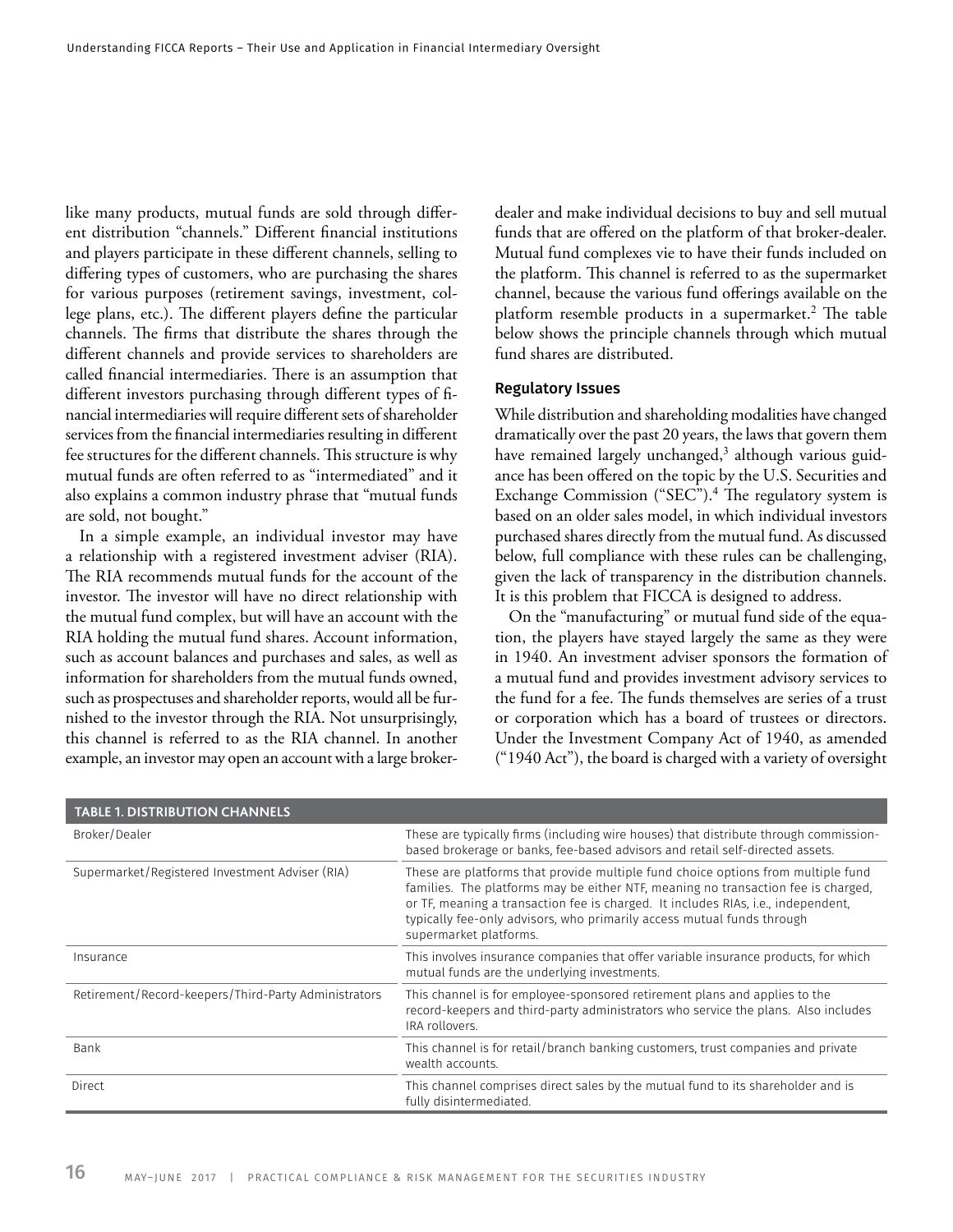functions primarily designed to protect shareholders and the assets of the fund from the various conflicts of interest that are inherent to the industry.<sup>5</sup> The fund is required to have a federally registered transfer agent, whose job is to maintain the shareholder records. In addition, because shares of mutual funds are securities within the meaning of the federal securities laws, the shares must be sold by a limited purpose

## *FICCA is a framework for assessing the internal controls and compliance of financial intermediaries.*

registered broker dealer called a distributor. Before the advent of intermediation, funds largely sold their shares directly to the public. The sale was effected by the distributor. The transfer agent recorded the shareholder as the owner of the shares and, under a contract with the fund, ensured that account statements and fund documents were provided to the shareholder of record. Most contracts governing mutual fund service provider arrangements continue to reflect these basic relationships.

Over the past decades, however, fewer and fewer shareholders have purchased their shares directly from the fund.<sup>6</sup> Instead, as described above, shareholders are offered multiple different ways to buy shares. They may invest through retirement plans, broker-dealers, RIAs or supermarkets. As shareholders found new ways to invest and technology advanced, it forced significant change on the industry. The customer relationship shifted from one between the fund and its shareholder to one between the investor and the financial intermediary, i.e., the shareholder had an account with the financial intermediary not the fund. Financial intermediaries wanted to protect their customer relationships and become the primary party with whom the customer interacted. This meant that the financial intermediaries sought to become the single point of contact and did not want to share the customer's information, causing shareholder information and related shareholder servicing to shift from the fund's transfer agent to the financial intermediary. This led first to networking, a process in which the fund's transfer agent and the financial intermediary establish duplicate accounts to allow for the transfer of certain transactional information. In a networked arrangement, the transfer agent has no information on individual shareholders, who are customers of the financial intermediary. In this model, the financial intermediary increasingly provided shareholder services directly to its customers. From networking, the next step was omnibus accounts, which now dominate the industry. In an omnibus account relationship, the transfer agent records

> only an omnibus account for the financial intermediary. All individual shareholder sub-accounts are maintained by the financial intermediary and the financial intermediary provides all shareholder services to the shareholders.

> Despite this migration to omnibus accounts, mutual funds continue to have

specific obligations to shareholders under the federal securities laws and the underlying contracts, for example, shareholder communications, recordkeeping, information security, privacy and anti-money laundering and assessment of sales charges as set forth in the prospectus. In response, fund complexes entered into so-called sub-transfer agent agreements, under which the financial intermediaries undertook to provide the required shareholder services to the fund's shareholders. When a financial intermediary serves in this capacity it is referred to as a sub-TA.<sup>7</sup> The difficulty is that while the mutual fund complex continues to own the legal compliance obligations, the customer service relationship through which many of those obligations must be carried out is "owned" by the financial intermediary.

Parallel to these arrangements for shareholding, are the arrangements for distribution – or the sale of fund shares. With shareholders no longer purchasing direct from the funds, the distributor had to enter into selling agreements with financial intermediaries (often the same or related intermediaries as were serving as sub-TAs) for sale of the fund's shares.

Distribution places even more complicated regulatory obligations on mutual funds. Under Section 12(b) of the 1940 Act, a mutual fund may not pay the costs of distribution of its shares, except pursuant to a plan adopted by the board in compliance with Rule 12b-1 under the 1940 Act. Many funds have adopted Rule 12b-1 Plans, which allow them to pay a fee to the distributor for the services it provides to sell the fund's shares. The distributor in turn will typically pay some or all of this fee to the financial intermediaries through which the funds are sold.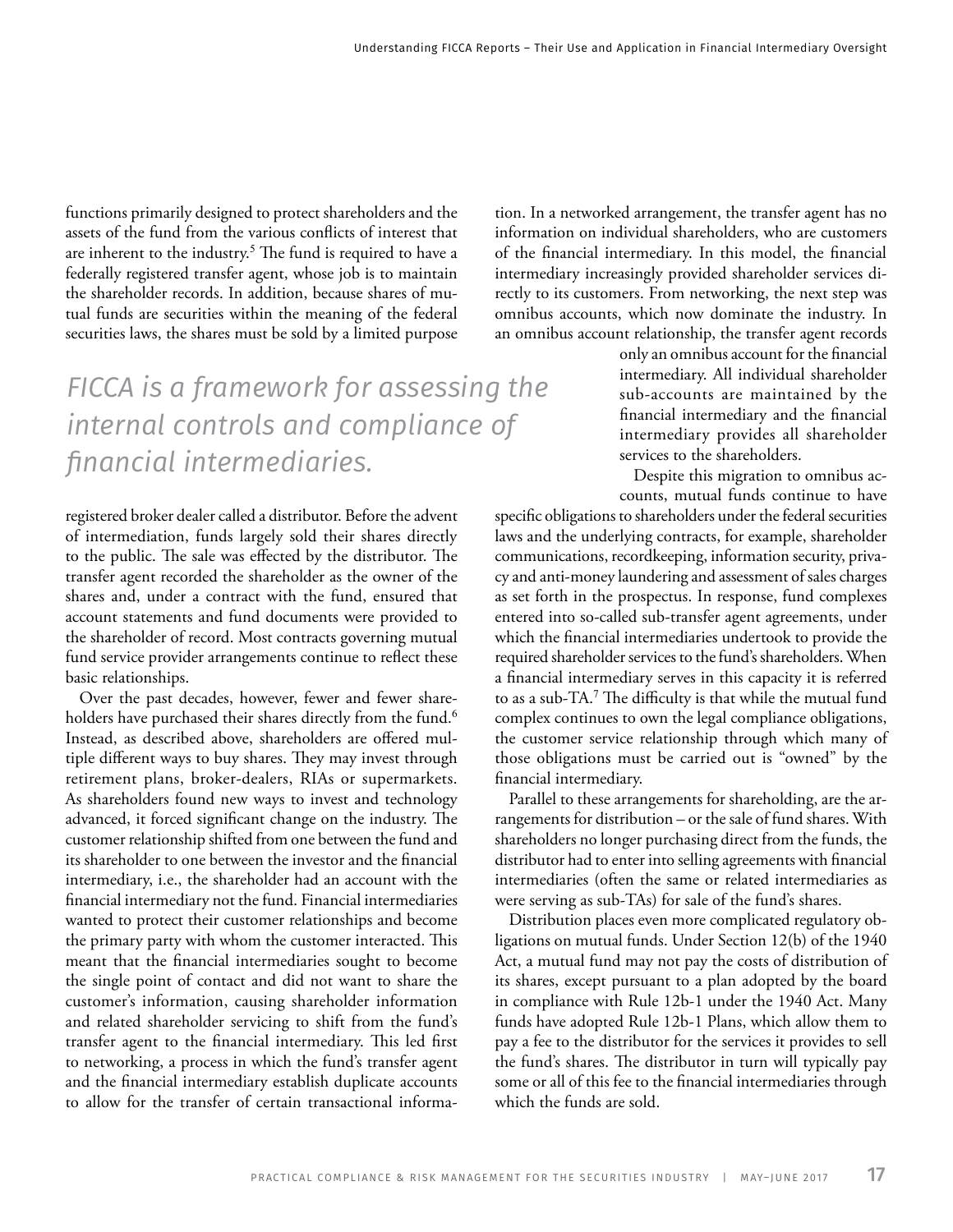As mutual funds began to be sold increasingly through financial intermediaries, however, those intermediaries controlled more market power and sought increased payment for their sales services, often in amounts that exceeded fees payable under the Rule 12b-1 Plan. To cover this gap, one traditional source of distribution financing has been the profits of the investment adviser. In its 1980 adopting release for Rule 12b-1, the SEC clarified that such payments, typically called revenue share, were permissible, "to the extent that such profits are "legitimate" or "not excessive"", stating that "[p]rofits which are legitimate or not excessive are simply those which are derived from an advisory contract which does not result in a breach of fiduciary duty under section 36 of the Act."<sup>8</sup>

In this landscape, the conflicts of interests and areas for potential mischief are obvious.

- Mutual funds are no longer in control of their customer relationships, making it challenging to ensure compliance with legal requirements relating to matters as diverse as shareholder communications, privacy and anti-money laundering and assessment of sales charges as set forth in the prospectus.<sup>9</sup>
- Advisers may, either through carelessness or deliberately to avoid having to make payments from their own pockets, pay for distribution out of fund assets by disguising distribution payments as payments for sub-TA services.

Overlying all of this is the role of the mutual fund board, which must oversee many of the compliance obligations of the funds.<sup>10</sup> In particular, a mutual fund board must approve the expenses incurred under the Rule 12b-1 Plan based upon the conclusion "in the exercise of reasonable business judgment and in light of their fiduciary duties under state law and under sections 36(a) and (b) [of the 1940 Act], that there is a reasonable likelihood that the plan will benefit the company and its shareholders."<sup>11</sup> The board must also oversee annually the fees paid to the adviser and distributor under Section 15(c) of the 1940 Act. Boards that authorized payment of sub-TA fees were faced with considerable difficulty in assuring that the fees were reasonable, and that the services contracted for were properly provided. Most importantly, as the practices grew up, it was not always possible to clearly distinguish between fees paid for sub-TA services and fees paid for distribution. In many cases, the underlying contracts

did not clearly delineate what fees were being paid for which services or clearly prohibit the use of fund assets to pay for distribution related services outside of the Rule 12b-1 Plan.

### The Role of FICCA

#### Background – the Early Days

As intermediary arrangements became the norm, funds, their advisers, and fund boards were faced with three problems

- It was increasingly difficult to penetrate the lack of transparency to ensure that fund intermediaries were providing the levels of services that the funds were paying for and complying with applicable law, in particular, with respect to distribution of prospectuses, assessment of appropriate sales charges and applicable waivers.
- Fund boards were increasingly challenged in arriving at appropriate fee levels for shareholder servicing payments from fund assets, overseeing compliance with shareholder servicing requirements and ensuring that fund assets were only used to pay for distribution under a Rule 12b-1 Plan.
- It was essential to ensure that fees paid for shareholder  $\blacksquare$ services were not distribution in guise.

FICCA was first launched in 2008, by the Investment Company Institute (ICI), working with the big four accounting firms.<sup>12</sup> It has since been revised in 2014 and again in 2015. As its name makes clear, FICCA is a framework for assessing the internal controls and compliance of financial intermediaries. The purpose of the report is to provide a level of transparency to funds and their service providers with respect to issues for which the funds and their direct service providers may have specific legal obligations, for example, shareholder communications, recordkeeping, sub-accounting services (such as fee calculations and transaction processing), information security and privacy and anti-money laundering. The financial intermediaries obtain the FICCA report by engaging an independent accounting firm to examine the internal controls of the financial intermediary as they relate to particular services provided by the intermediary. The review is performed under American Institute of Certified Public Accounting (AICPA) attestation standards. When the examination is completed, the accounting firm produces a report that is intended to be provided to third parties, including mutual funds, their boards and their service providers. The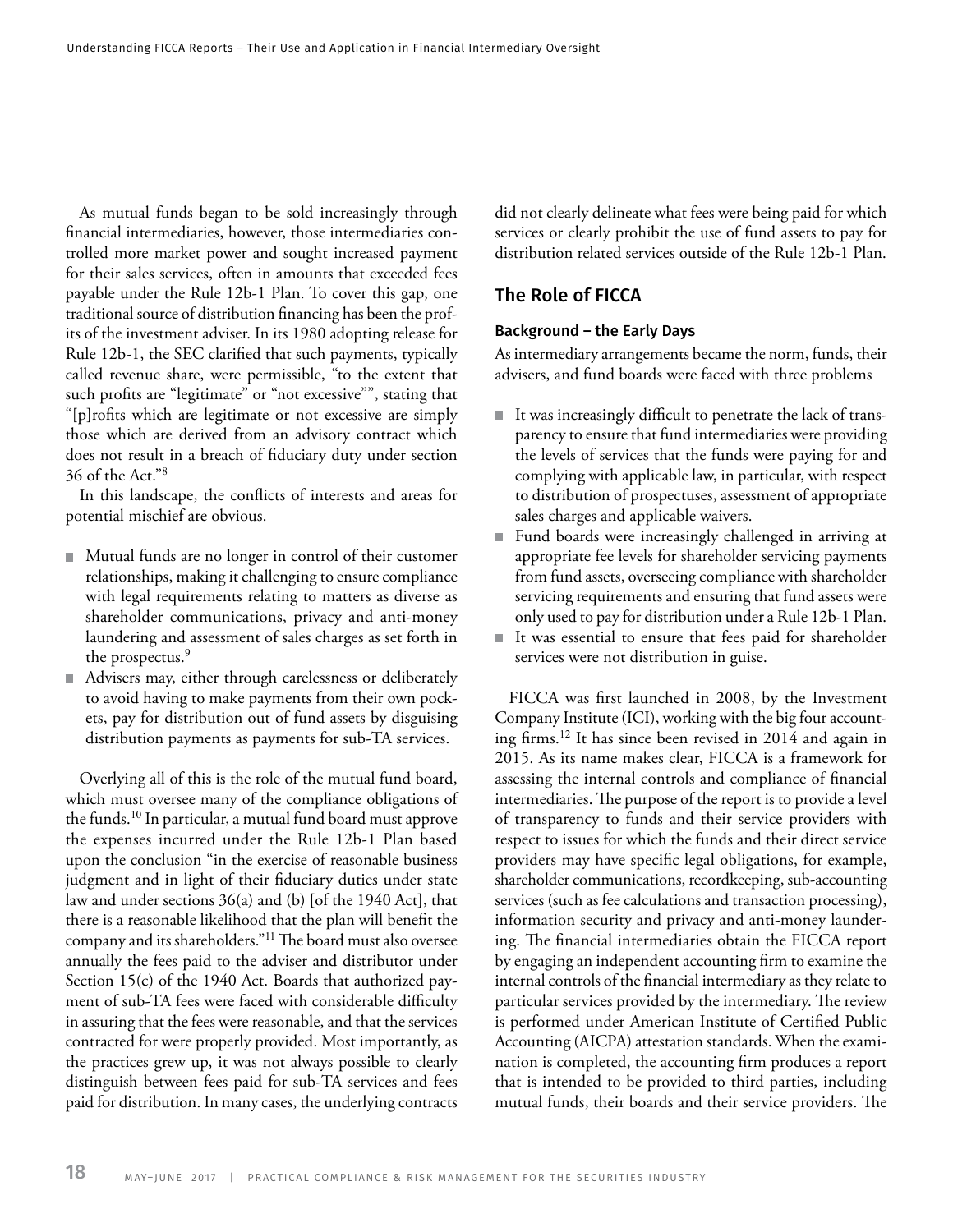report includes an opinion of the accounting firm on the design, implementation and operating effectiveness of the internal controls as well as a description of those controls and related control objectives provided by management of the financial intermediary.

When FICCA was first rolled out, it was not warmly embraced by the intermediaries responsible for obtaining the reports. In the first place, the expense of obtaining a FICCA report and the work involved in bringing internal controls up to standard fell on the financial intermediaries, who enjoyed significant market power and felt no pressing need to expend the cost or effort. In addition, while the issues that pointed to the need for the FICCA framework or a similar oversight mechanism were becoming clear, there was little regulatory push. The complexity and rapid change in distribution also meant that many compliance officers and legal counsel had not yet grasped the significance of the issues or the potential compliance problems created by the emerging market practices.

#### Distribution-in-Guise

All of that changed in 2013, when the SEC staff announced that omnibus oversight and practices would be a focus of examinations by the SEC Office of Compliance Inspections and Examinations.<sup>13</sup> Dubbed "distribution-in-guise" the SEC staff stated that the exam program would focus on:

[T]he wide variety of payments made by advisers and funds to distributors and intermediaries, the adequacy of disclosure made to fund boards about these payments, and boards' oversight of the same. These payments go by many names and are purportedly made for a variety of services, most commonly revenue sharing, sub-TA, shareholder servicing, and conference support. The staff will assess whether such payments are made in compliance with regulations, including Investment Company Act Rule 12b-1, or whether they are instead payments for distribution and preferential treatment.

In a broad sweep, the SEC staff collected data from mutual complexes across the country, including the selling agreements and sub-TA agreements that governed distribution and sub-TA arrangements. To the dismay of many industry participants, even those who had engaged law firms to review the agreements, the SEC identified numerous

instances of questionable wording and payments.<sup>14</sup> The terrain changed, and both service providers and boards began to demand more transparency from financial intermediaries in omnibus relationships.

The regulatory drumbeat reached a crescendo in January 2016, when the SEC issued guidance on Mutual Fund Distribution and Sub-Accounting Fees (Guidance).<sup>15</sup> In the Guidance, the SEC set forth its views:

… on issues that may arise when registered open-end investment companies ("mutual funds" or "funds") make payments to financial intermediaries that provide shareholder and recordkeeping services for investors whose shares are held in omnibus and networked accounts maintained with mutual funds. In particular, the guidance addresses whether a portion of those payments are being used to finance distribution and therefore, if paid by a fund, must be paid pursuant to rule 12b-1 under the Investment Company Act ….

Among other matters, the Guidance required that:

… boards of directors have a process in place reasonably designed to assist them in evaluating whether a portion of fund-paid sub-accounting fees, if paid to intermediaries that distribute fund shares, is being used to pay directly or indirectly for distribution. Considering that the mutual fund's adviser and other relevant service providers are typically involved in recommending that sub-accounting fees be instituted or increased, and thus may be subject to conflicts of interest if they reduce payment obligations that the adviser or its affiliates might otherwise bear, the staff also recommends that advisers and relevant service providers provide or arrange for the provision to boards any necessary information to assist boards in this evaluation process.

The best defense to the SEC staff's regulatory onslaught was a good offense, which meant the development of robust oversight programs over payments to financial intermediaries. As compliance and operations professionals began to redouble their efforts to design oversight programs that would identify and deter improper payments, an obvious tool was the FICCA framework. At the time, to the extent compliance officers and operations staff had an oversight program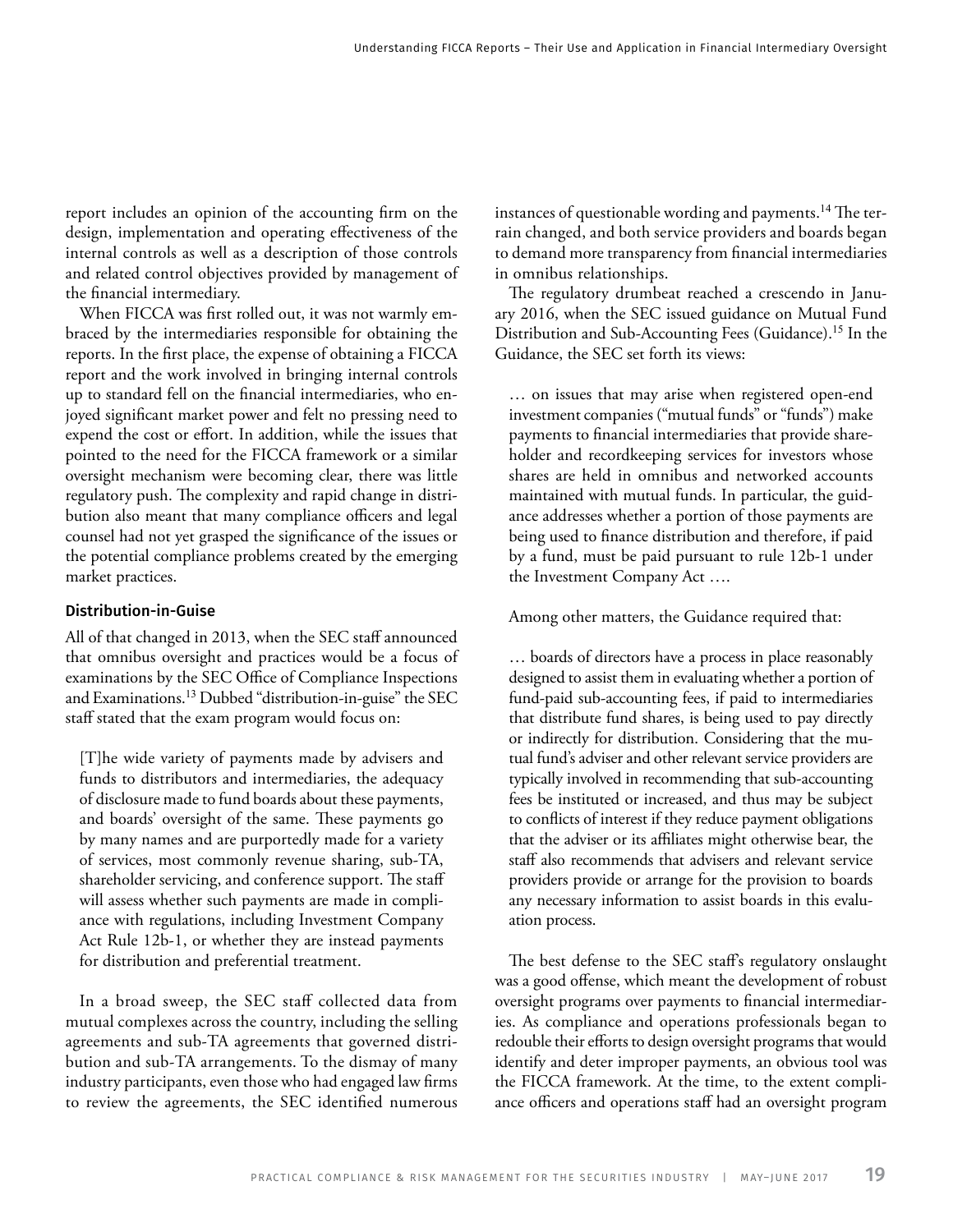in place, it generally consisted of sending questionnaires, obtaining certifications or making due diligence visits to intermediaries, but the distribution-in-guise sweeps made clear that a more structured framework for oversight would be beneficial. As discussed below, even in cases where not all of a funds' financial intermediary counterparts are willing to provide a FICCA report, the framework can be valuable in designing a solid oversight program.

#### What Exactly Does FICCA Assess?

The FICCA document itself, available through the ICI, includes a variety of tools that are helpful in understanding how the framework operates and is a useful reference for compliance professionals seeking to understand FICCA and/ or to design an oversight program. These include a Glossary of Terms and a FICCA Mapping Template for Control Reports that helps in understanding the relationship of a FICCA report to a SSAE 16 (SOC1) or (SOC 2).

 At its core, the FICCA framework covers 17 control focus areas, each of which is a core function either performed by the financial intermediary or relevant to its general control environment. The focus areas are as follows:

- 1. Management Reporting (Quality Control)
- 2. Risk Governance Program
- 3. Third-Party Oversight
- 4. Code of Ethics
- 5. Information Security Program
- 6. Anti–Money Laundering (AML) and the Prevention of Terrorist Financing Program
- 7. Document Retention and Recordkeeping
- 8. Security Master Setup and Maintenance
- 9. Transaction Processing Financial and Nonfinancial (e.g., Account Setup and Maintenance)
- 10. Cash and Share Reconciliations
- 11. Lost and Missing Security Holders
- 12. Shareholder Communications
- 13. Subaccount Billing, Invoice Processing
- 14. Fee Calculations
- 15. Information Technology (Including Internet and VRU)
- 16. Business Continuity/Disaster Recovery Program
- 17. State of Sale Reporting (for Blue Sky purposes)

For each control focus area, the FICCA matrix identifies specific testing and controls that are useful to the operation of the function. For example, it is important to know that a financial intermediary has appropriate controls around anti-money laundering (control focus area 6). For this item, the FICCA matrix identifies the following management controls testing:

Controls provide reasonable assurance that the company's Anti–Money Laundering and Terrorist Financing Prevention Policy has been:

- Formally documented; m.
- Approved by the board (or other appropriate governing body);
- Communicated to, and acknowledged by, employees in a timely manner;
- Monitored by the compliance department (or other similar ٠ internal organization); and
- Designed to identify, research, and report exceptions, and that any resolution is documented in a timely manner.

The document goes on to identify "points to consider," as follows:

The company should have an Anti–Money Laundering (AML)/Prevention of Terrorist Financing Policy that contains provisions in accordance with applicable regulatory requirements and following the globally recognized four principles for compliance risk management and oversight:

- Firm-wide approach to BSA/AML/OFAC compliance risk management and oversight;
- Independence of compliance staff;
- Compliance monitoring and testing; and
- Board and senior management responsibilities for comш pliance risk management and oversight.

This level of detail provides a robust framework for evaluation of the proper operation of the anti-money laundering function. For each of the 17 control focus areas, the FICCA framework provides a similar level of detail with respect to controls testing and points to consider.

 In addition to the detailed information on each area of focus, the FICCA matrix also identifies so-called "Reporting Mechanisms", which detail other controls reports that may address areas of focus in the FICCA matrix and form the basis for conclusions regarding the control environment. For example, it is possible that SSAE 16 (SOC 1) or (SOC 2) reports prepared by the financial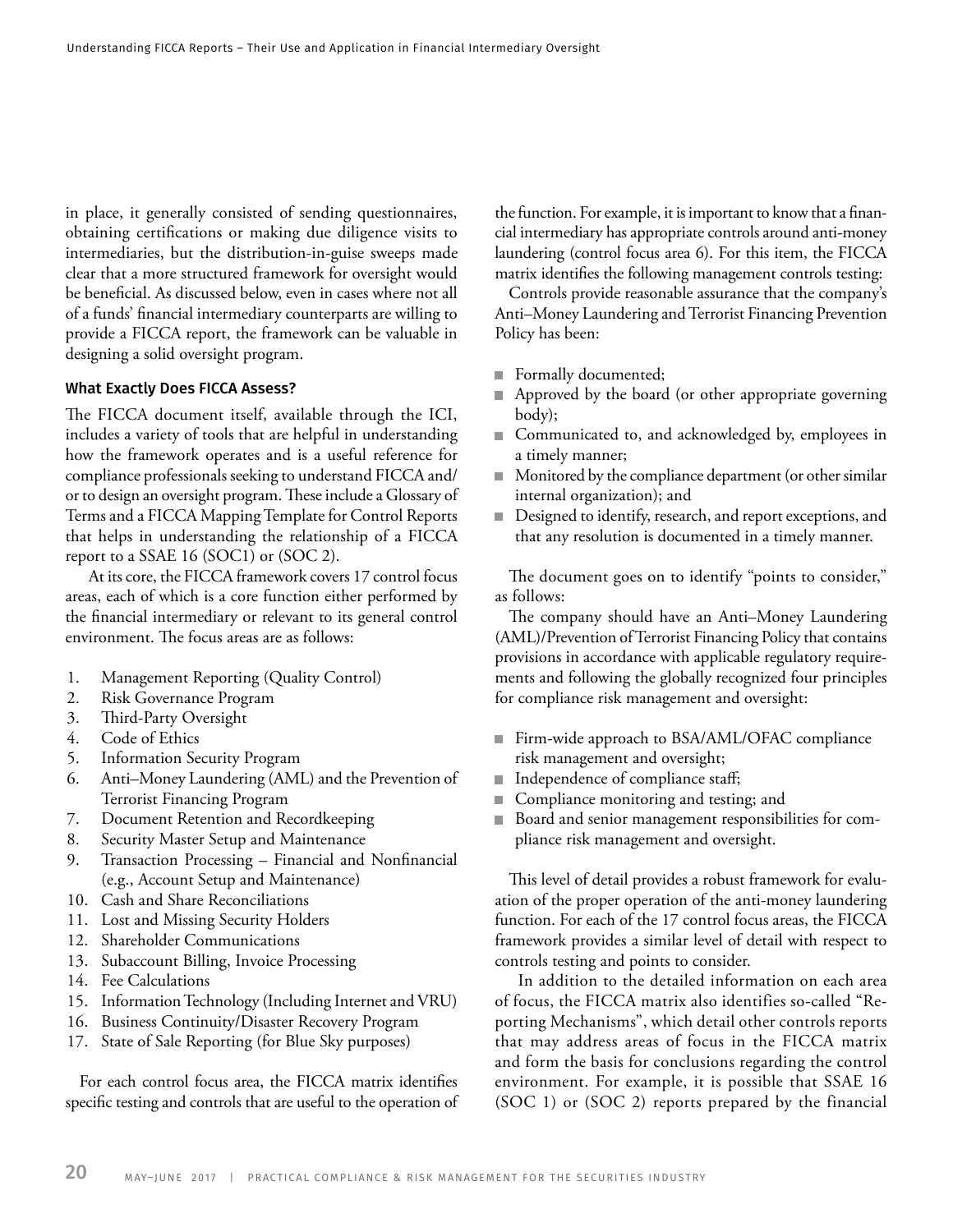intermediary or by a third-party vendor to the financial intermediary may provide comfort with respect to elements of the area of focus. For each area of focus, the FICCA matrix indicates which reporting mechanism may be applicable. In this regard, it is helpful to understand that other types of controls reporting, such as a SSAE 16 (SOC 1), (SOC 2) or an attestation engagement may be viewed as nested within the FICCA framework. Thus, to the extent indicated under Reporting Mechanisms, these other forms of controls testing may be relied upon as a basis for the FICCA report.

#### What does a FICCA Report Look Like?

The exact language of a FICCA report will vary and the reports are subject to professional standards applicable to the form and content of audit reports.

Management is responsible for the control objectives and the related controls relating to each of the 17 areas of focus described in the FICCA matrix. Management is required to describe the control objectives and related controls in a document referred to as the Management Description. As with audit reports generally, management is also required to make certain assertions, which relate in this case, to (i) its establishment of control objectives, (ii) the related controls,

*The FICCA framework covers 17 control focus areas, each of which is a core function either performed by the financial intermediary or relevant to its general control environment.*

(iii) whether the controls were suitably designed as of the specified period end to provide reasonable assurances that the control objective would be achieved and (iv) whether the controls were operating effectively, such that the control objectives were met.

The auditor in turn expresses an opinion as to whether management's assertion is fairly stated based on the specific control objectives. To arrive at its opinion, the audit firm seeks to obtain an understanding of and to evaluate the suitability of the design and operating effectiveness of the

controls. A summary of the specific controls tested and the results of those tests accompanies the FICCA report. As noted above, financial intermediaries engage the audit firm and the auditor report is addressed to management of the financial intermediary, but will typically provide that it may be used by the mutual fund complexes that have retained the financial intermediary to provide shareholder servicing and record-keeping.

FICCA reports are subject to the standard litany of limitations typically found in audit reports, including the possibility that error or fraud may occur, but not be detected.

#### How do FICCA Reports Fit into an Overall Oversight Program?

As mutual fund complexes design their overall financial intermediary oversight program, the FICCA report can be extremely helpful, although other elements are important to an effective program. Ideally, an oversight program will involve multiple levels of testing and review. These can and should include a thorough inventory of all financial intermediary relationships and a robust program for payment and invoicing that clearly distinguishes and processes different types of payments, e.g., shareholder servicing or sub-TA fees, Rule 12b-1 fees and revenue sharing. Agree-

> ments with financial intermediaries should also be thoroughly scrubbed to ensure that they correctly reflect the services being performed. While it may not always be possible (or desirable, given market pressure) to renegotiate selling and servicing agreements, if possible, there should be a separate agreement in place, covering either sub-TA or distribution, as applicable. Agreements should clearly list services to

be performed. All new selling agreements should expressly state that fund assets may only be applied to distribution expenses in compliance with Rule 12b-1. Similarly, sub-TA agreements should make clear that no distribution services are being contracted for. Generally, there should be clear demarcation of duties, and salespeople should not be involved in the documentation process.

Once those or similar arrangements are in place, compliance professionals will typically seek to design a program for testing and oversight. FICCA reports can play a central role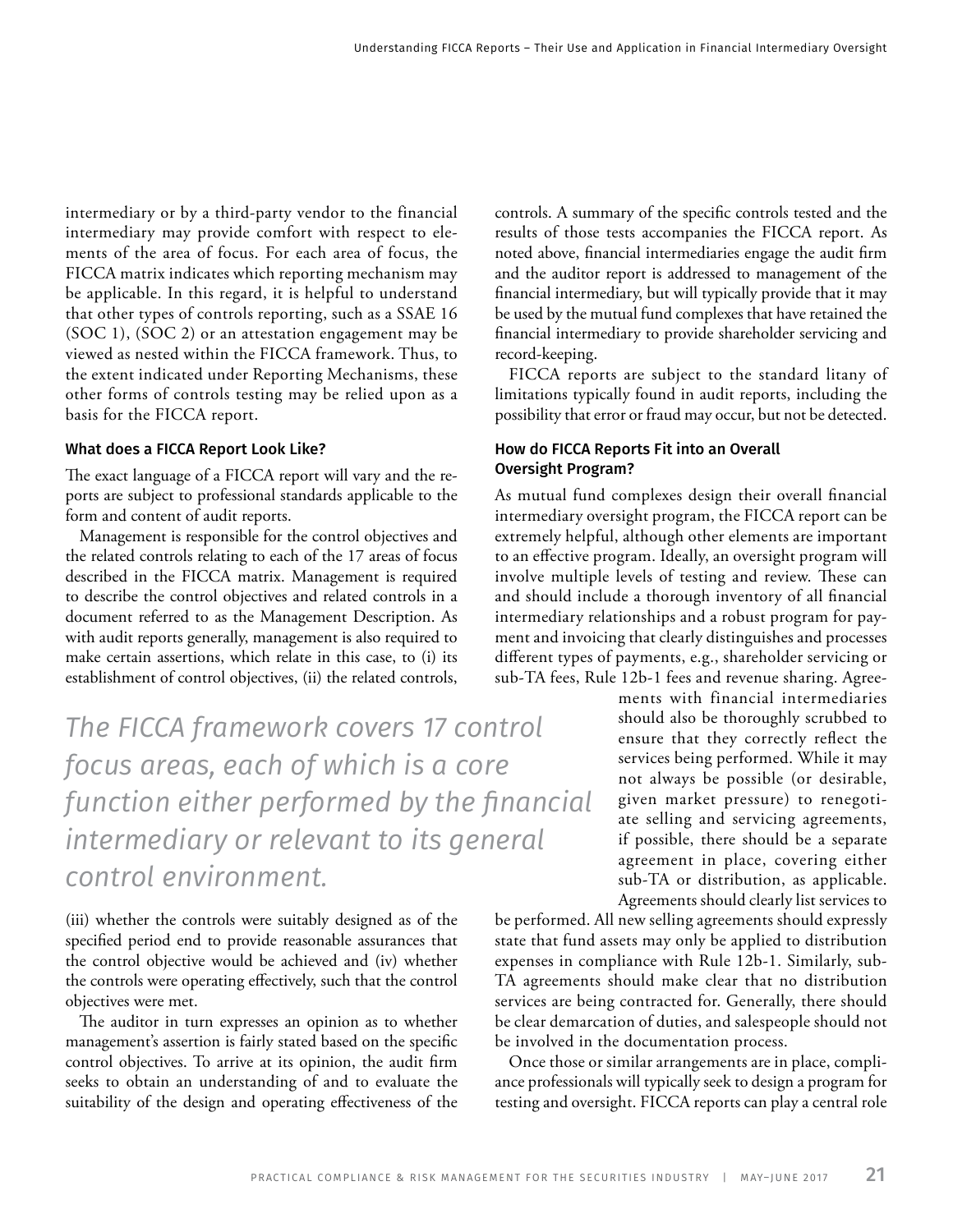in that process. Broker-dealers have been at the forefront of performing FICCA engagements, and to the extent these are available, the mutual funds oversight program should include requesting and receiving FICCA reports. Other financial intermediaries have been slower to engage with the FICCA process, but bank trust departments, retirement record-keepers, third-party administrators and RIA and supermarket platforms can and should be encouraged to perform FICCA engagements to evaluate their internal control environments. In particular, in cases where compliance lapses have occurred (for example inaccurate transaction processing), it may be particularly important to seek to require the financial intermediary to perform a FICCA engagement. Boards of directors may also consider requiring the investment adviser or other service providers to use best efforts to obtain FICCA reports from financial intermediaries in exchange for payment of sub-TA fees or in connection with their reviews of intermediary payments as required under the Guidance.

Nonetheless, although the FICCA framework has been more broadly adopted, many financial intermediaries still do not provide FICCA reports. In those cases, important oversight tools include a risk-based program for onsite due diligence visits and questionnaires. The great strength of the FICCA framework is that it can provide a useful guide to structure a questionnaire or other inquiry in circumstances where the compliance officer (or other professional tasked with oversight) is not able to obtain a FICCA report from the financial intermediary. In this respect, even when financial intermediaries do not provide an actual FICCA report, the FICCA framework can be very useful in designing an oversight program. For example, the FICCA matrix provides a ready list of areas to focus on that can be useful both for a questionnaire and onsite visits. In cases where financial intermediaries are able to provide other controls reporting, such as SSAE 16 (SOC 1) or (SOC 2) reports, the FICCA matrix provides guidance as to how those reports can be used in assessing different control objectives. In addition, the Items to Consider listed in the FICCA matrix with respect to each area of focus can form the basis for questionnaires or for discussion at onsite visits. Thus, all compliance professionals tasked with financial intermediary oversight should familiarize themselves with the FICCA framework and use it as a tool in their oversight toolbox.

#### What to Expect in the Near Future

The need to oversee financial intermediaries is an imperative that will not go away. Thus, in all likelihood, the future will bring broader adoption of FICCA reporting by financial intermediaries. Once financial intermediaries become familiar with the process, it provides them with a standardized means of responding to multiple customer demands for greater transparency. In fact, many compliance professionals who were once rebuffed as they sought information from financial intermediaries are now finding that almost all financial intermediaries will respond and provide information needed by mutual fund complexes as part of their oversight obligation.

In addition, two recent regulatory developments suggest a slim chance that in the future there may be some migration towards a more logical and transparent structure for payments to financial intermediaries. The DOL Fiduciary Rule<sup>16</sup>, although its future is in doubt, has opened the industry to more daylight with respect to intermediary payments. In addition, partly in response to the DOL Fiduciary Rule, in January 2017, the SEC staff issued a no-action letter to Capital Research and Management Company.<sup>17</sup> The no-action letter provided that the restrictions of Section 22(d) under the 1940 Act do not apply to classes of shares of a fund that are offered without any front-end loads, deferred sales charge or other asset-based fees for sales or distribution. The effect of the staff's position is to permit certain types of broker-dealers to create their own commission and transaction fee schedule based on the services the broker-dealer provides to the shareholder. This, in fact, more accurately represents the economic transaction that is occurring, but the SEC's failure to adopt reforms to Rule 12b-1, has blocked the market from moving in this direction.<sup>18</sup> In other words, in reality, customers of broker-dealers are choosing and buying services from the entity with whom they have the customer relationship – the broker dealer. But under current law and practice, the cost of the services being purchased is cloaked in obscurity and paid from fund assets. If shareholders themselves negotiated and paid for shareholding services and distribution costs, market pressures might reduce those costs and in any event would reduce the need for oversight by mutual fund complexes. A wholesale change would require multiple related regulatory changes and is unlikely. However, a general shift towards greater transparency seems inevitable.